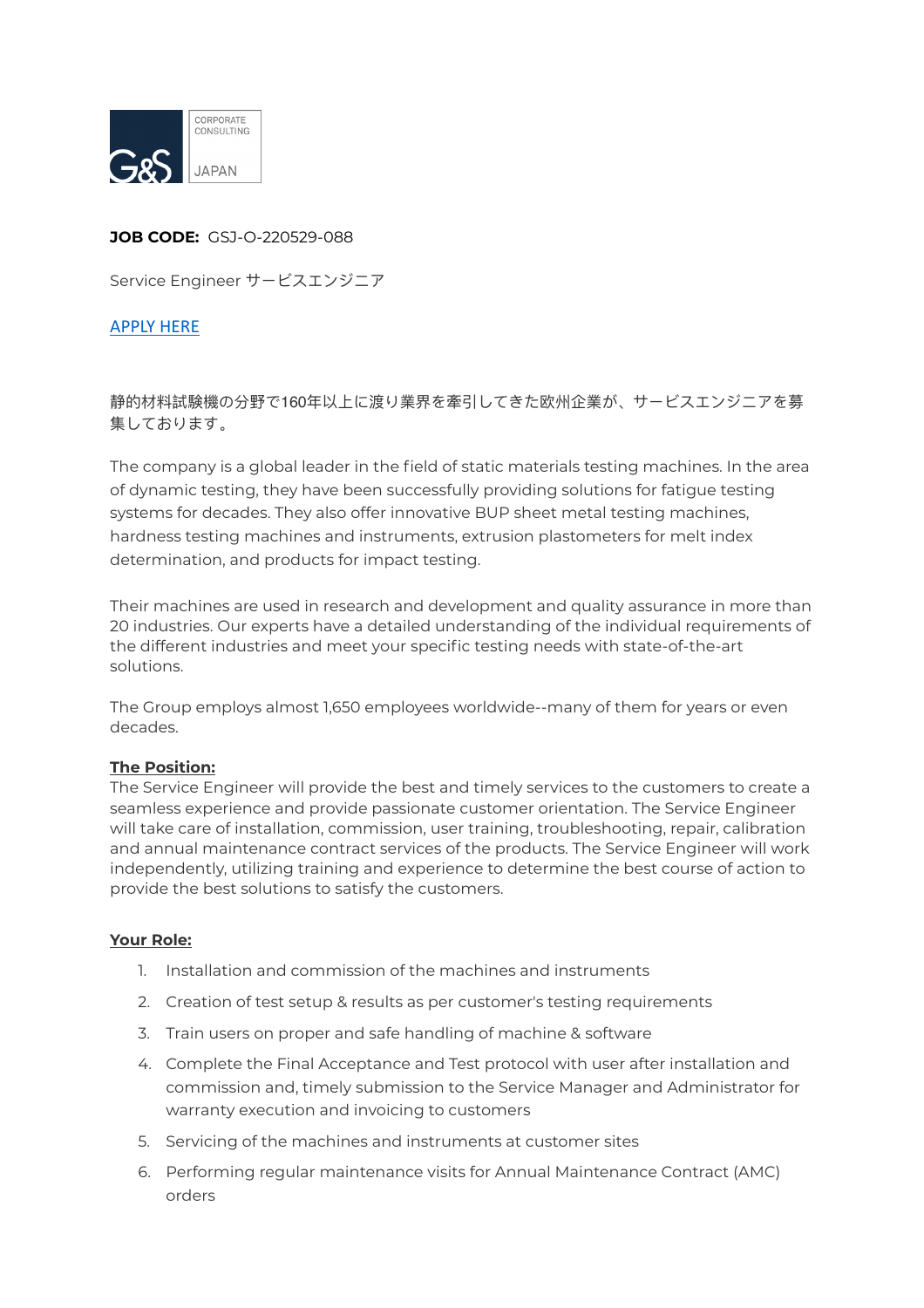- 7. Timely submission of service reports and checklists to the Service Manager and Administrator for invoicing to customers
- 8. Warranty / breakdown support of installed machines and instruments
- 9. Analysing faults / failures with mechanical, hydraulic, pneumatic and electrical components
- 10. Determine nature and scope of fault / damage and advise customer with the proper follow-up procedures for procuring spare parts or arranging warranty replacement parts in accordance with commercial considerations
- 11. Provide demonstration at customer sites to existing and new customers
- 12. Advise customers regularly for spares & consumables of the machines and instruments for smooth operations
- 13. Discuss and advise the customer on new
- 14. Follow up with Sales Engineers for timely submission of spares, consumables and accessory proposals to the customer.
- 15. Planning of customer visits in consultation with Sales Engineers
- 16. Utilize the CRM system to actively manage all service jobs
- 17. Continuously develop and maintain knowledge and expertise of the Product Portfolio and Applications to enhance confidence and service effectiveness.
- 18. Coordinate with technical team in Germany, if needed, to provide solutions for customers
- 19. Performing calibration as per calibration job orders from customers

## **Education:**

Diploma or Bachelor Degree in Engineering (Mechanical / Automation / Instrumentation / Any Engineering)

#### **Experience:**

- 1. Minimum 2 years of experience in servicing of materials testing machines and instruments
- 2. Working experience in measurement and analytical instruments or materials testing would be advantageous

## **Requirements:**

- 1. Basic knowledge of materials testing and properties.
- 2. Basic knowledge of hydraulics and pneumatics.
- 3. Experience in customer support activity of materials testing machines
- 4. Proficiency with PC software
- 5. Good communication skills
- 6. Good knowledge of MS Office programs
- 7. Ability to work independently
- 8. Goal-oriented and has a flexible approach to work